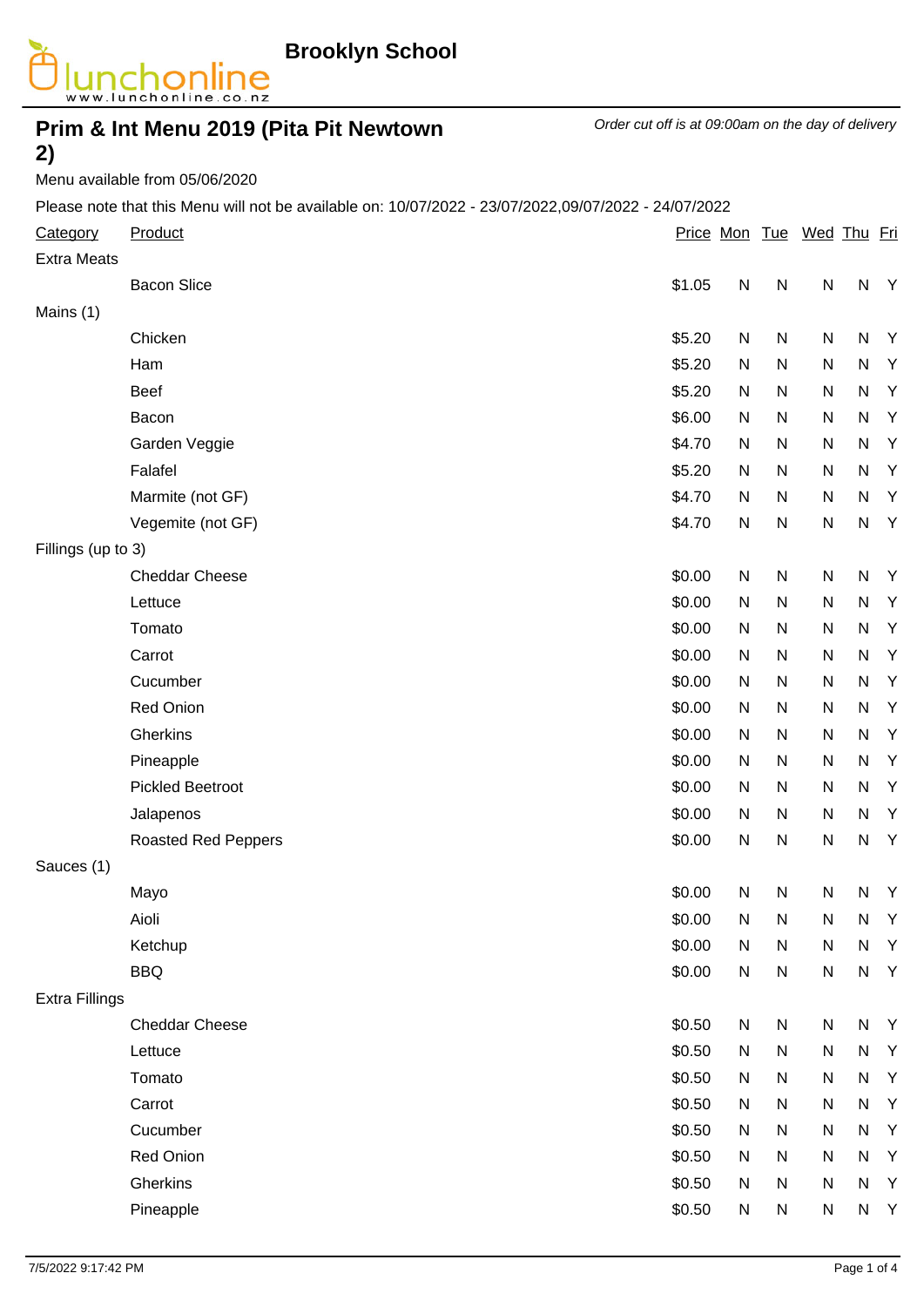

Order cut off is at 09:00am on the day of delivery

# **Prim & Int Menu 2019 (Pita Pit Newtown 2)**

#### Menu available from 05/06/2020

Please note that this Menu will not be available on: 10/07/2022 - 23/07/2022,09/07/2022 - 24/07/2022

| Category         | Product                    | Price Mon |   | <u>Tue</u> | Wed Thu Fri |    |              |
|------------------|----------------------------|-----------|---|------------|-------------|----|--------------|
|                  | <b>Pickled Beetroot</b>    | \$0.50    | N | N          | N           | N  | $\mathsf{Y}$ |
|                  | Jelapenos                  | \$0.50    | N | N          | N           | N  | <sup>N</sup> |
|                  | <b>Roasted Red Peppers</b> | \$0.50    | N | N          | N           |    | N Y          |
| <b>Drinks</b>    |                            |           |   |            |             |    |              |
|                  | NZ Natural Water 500ml     | \$3.15    | N | N          | N           |    | N Y          |
| Pita / Salad (1) |                            |           |   |            |             |    |              |
|                  | Plain Pita                 | \$0.00    | N | N          | N           | N. | Y            |
|                  | <b>Wholemeal Pita</b>      | \$0.00    | N | N          | N           | N  | <sup>Y</sup> |
|                  | <b>Gluten Free Pita</b>    | \$1.55    | N | N          | N           | N  | - Y          |
|                  |                            |           |   |            |             |    |              |

## **School Lunch (Sakura Sushi)** Order cut off is at 08:00am on the day of delivery

Menu available from 28/03/2019

Please note that this Menu will not be available on: 10/07/2022 - 23/07/2022,09/07/2022 - 24/07/2022

| Category        | Product                                             |         |           |           | Price Mon Tue Wed Thu Fri |   |                |
|-----------------|-----------------------------------------------------|---------|-----------|-----------|---------------------------|---|----------------|
| Sushi - 4 Piece |                                                     |         |           |           |                           |   |                |
|                 | Teriyaki Chicken & Avocado with capsicum - 4 pce GF | \$6.25  | ${\sf N}$ | ${\sf N}$ | ${\sf N}$                 | Υ | $\mathsf{N}$   |
|                 | Katzu Chicken with veg - 4 pce                      | \$6.25  | N         | N         | N                         | Y | -N             |
|                 | Fresh Salmon with Avocado - 4 pce - GF              | \$6.25  | N         | N         | N                         | Y | N              |
|                 | Tuna & Mayo - 4 pce                                 | \$6.25  | N.        | N         | N                         | Y | -N             |
|                 | Vegetarian - Tofu - 4 pce                           | \$6.25  | N.        | N         | N                         | Y | -N             |
|                 | Vegetarian - Veg Spring Roll - 4 pce                | \$6.25  | N         | N         | $\mathsf{N}$              | Y | - N            |
| Sushi - 6 Piece |                                                     |         |           |           |                           |   |                |
|                 | Teriyaki Chicken with Avocado & Capsicum - 6 pc GF  | \$8.45  | N         | N         | N                         | Υ | -N             |
|                 | Katzu Chicken & Vege - 6 pce                        | \$8.45  | N         | N         | N                         | Y | - N            |
|                 | Fresh Salmon with Avocado - 6 pce GF                | \$8.45  | N.        | N         | N                         | Υ | - N            |
|                 | Tuna & Mayo - 6 pce                                 | \$8.45  | N.        | N         | N                         | Υ | - N            |
|                 | Vegetarian - Tofu - 6 pce                           | \$8.45  | N.        | N         | N                         | Y | $\mathsf{N}$   |
|                 | Vegetarian - Veg Spring Roll - 6 pce                | \$8.45  | N         | N         | $\mathsf{N}$              | Y | $\mathsf{N}$   |
| Sushi - 8 Piece |                                                     |         |           |           |                           |   |                |
|                 | Teriyaki Chicken with Avocado & Capsicum - 8 pce GF | \$10.65 | N         | N         | ${\sf N}$                 | Υ | $\mathsf{N}$   |
|                 | Katzu Chicken with veg - 8 pce                      | \$10.65 | N         | N         | N                         | Y | -N             |
|                 | Fresh Salmon with Avocado - 8 pce GF                | \$10.65 | N.        | N         | N                         | Y | -N             |
|                 | Tuna & Mayo - 8 pce                                 | \$10.65 | N         | N         | N                         | Y | -N             |
|                 | Vegetarian - Tofu - 8 pce                           | \$10.65 | N.        | N         | N                         | Y | -N             |
|                 | Vegetarian - Veg Spring Roll 8 pce                  | \$10.65 | N         | N         | $\mathsf{N}$              | Υ | N              |
| Dumplings       |                                                     |         |           |           |                           |   |                |
|                 | Pork Dumplings - 4 Piece                            | \$6.25  | N         | N         | N                         | Y | $\overline{N}$ |
|                 |                                                     |         |           |           |                           |   |                |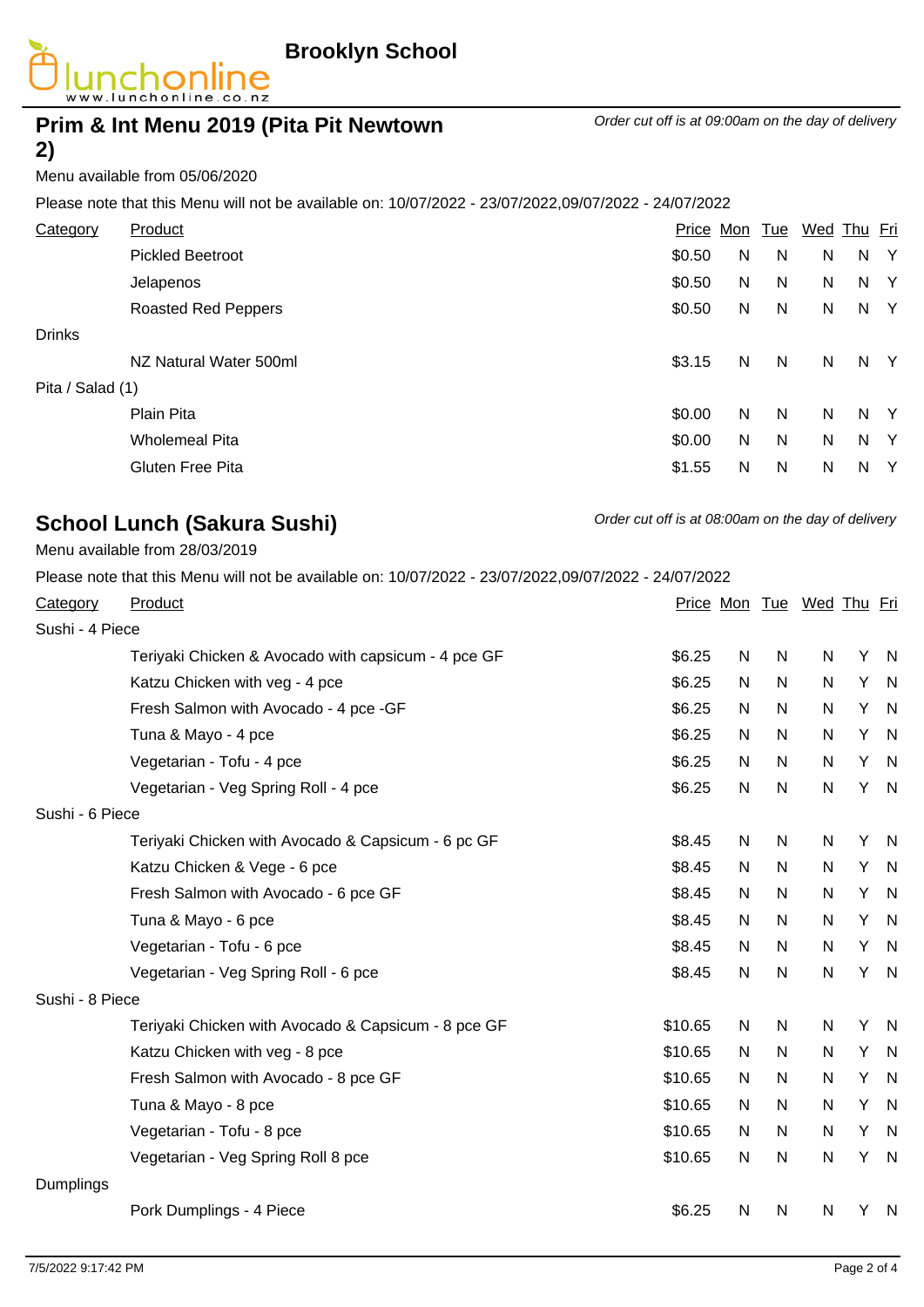

**Brooklyn School**

#### **School Lunch (Sakura Sushi)** Order cut off is at 08:00am on the day of delivery

Menu available from 28/03/2019

Please note that this Menu will not be available on: 10/07/2022 - 23/07/2022,09/07/2022 - 24/07/2022

| Category            | Product                        | Price   | Mon | <b>Tue</b> | Wed Thu Fri |   |              |
|---------------------|--------------------------------|---------|-----|------------|-------------|---|--------------|
|                     | Pork Dumplings - 6 Piece       | \$8.45  | N   | N          | N           |   | Y N          |
|                     | Pork Dumplings - 8 Piece       | \$10.65 | N   | N          | N           |   | Y N          |
|                     | Vegetarian Dumplings - 2 Piece | \$1.55  | N   | N          | N           |   | Y N          |
|                     | Vegetarian Dumplings - 4 Piece | \$3.15  | N   | N          | N           |   | Y N          |
|                     | Vegetarian Dumplings - 6 Piece | \$4.70  | N   | N          | N           |   | Y N          |
|                     | Vegetarian Dumplings - 8 Piece | \$6.25  | N   | N          | N           |   | Y N          |
| Extras              |                                |         |     |            |             |   |              |
|                     | Ginger                         | \$0.00  | N   | N          | N           | Y | N            |
|                     | Soy Sauce                      | \$0.00  | N   | N          | N           | Y | N,           |
|                     | Wasabi                         | \$0.00  | N   | N          | N           | Y | N            |
| Cardboard Packaging |                                |         |     |            |             |   |              |
|                     | Cardboard container            | \$0.20  | N   | N          | N           | v | <sub>N</sub> |
|                     |                                |         |     |            |             |   |              |

## **School Menu (Subway Te Aro)** Order cut off is at 09:00am on the day of delivery

Menu available from 11/08/2021

| Please note that this Menu will not be available on: 10/07/2022 - 23/07/2022,09/07/2022 - 24/07/2022 |                                |           |           |              |                 |              |              |
|------------------------------------------------------------------------------------------------------|--------------------------------|-----------|-----------|--------------|-----------------|--------------|--------------|
| <b>Category</b>                                                                                      | Product                        | Price Mon |           |              | Tue Wed Thu Fri |              |              |
|                                                                                                      | <b>Bread Size or Salad Box</b> |           |           |              |                 |              |              |
|                                                                                                      | 6" sub                         | \$7.20    | N         | N            | Y               | $\mathsf{N}$ | N            |
|                                                                                                      | $12"$ sub                      | \$11.35   | N         | N            | Y               | $\mathsf{N}$ | N            |
|                                                                                                      | Salad Box                      | \$8.55    | N         | $\mathsf{N}$ | Y               | $\mathsf{N}$ | N            |
| <b>Bread</b>                                                                                         |                                |           |           |              |                 |              |              |
|                                                                                                      | White bread                    | \$0.00    | N         | $\mathsf{N}$ | Y               | $\mathsf{N}$ | N            |
|                                                                                                      | Wheat bread                    | \$0.00    | N         | N            | Y               | ${\sf N}$    | N            |
|                                                                                                      | Salad Box - No Bread           | \$0.00    | ${\sf N}$ | $\mathsf{N}$ | Y               | $\mathsf{N}$ | $\mathsf{N}$ |
| Meat                                                                                                 |                                |           |           |              |                 |              |              |
|                                                                                                      | Vege Patty                     | \$2.10    | N         | N            | Υ               | $\mathsf{N}$ | N,           |
|                                                                                                      | Ham                            | \$0.00    | N         | $\mathsf{N}$ | Y               | $\mathsf{N}$ | N            |
|                                                                                                      | Turkey                         | \$0.00    | N         | N            | Y               | ${\sf N}$    | N            |
|                                                                                                      | Chicken                        | \$2.10    | N         | N            | Y               | ${\sf N}$    | N            |
|                                                                                                      | No meat                        | \$0.00    | ${\sf N}$ | N            | Y               | $\mathsf{N}$ | N            |
| <b>Cheese and Salads</b>                                                                             |                                |           |           |              |                 |              |              |
|                                                                                                      | <b>Cheese Sliced OR</b>        | \$0.00    | N         | $\mathsf{N}$ | Y               | ${\sf N}$    | N            |
|                                                                                                      | <b>Cheese Grated</b>           | \$0.00    | N         | $\mathsf{N}$ | Y               | $\mathsf{N}$ | N            |
|                                                                                                      | Lettuce                        | \$0.00    | N         | $\mathsf{N}$ | Y               | ${\sf N}$    | $\mathsf{N}$ |
|                                                                                                      | Tomato                         | \$0.00    | N         | N            | Y               | ${\sf N}$    | N            |
|                                                                                                      | Cucumber                       | \$0.00    | N         | N            | Υ               | ${\sf N}$    | N            |
|                                                                                                      | Carrot                         | \$0.00    | N         | $\mathsf{N}$ | Υ               | N            | N            |